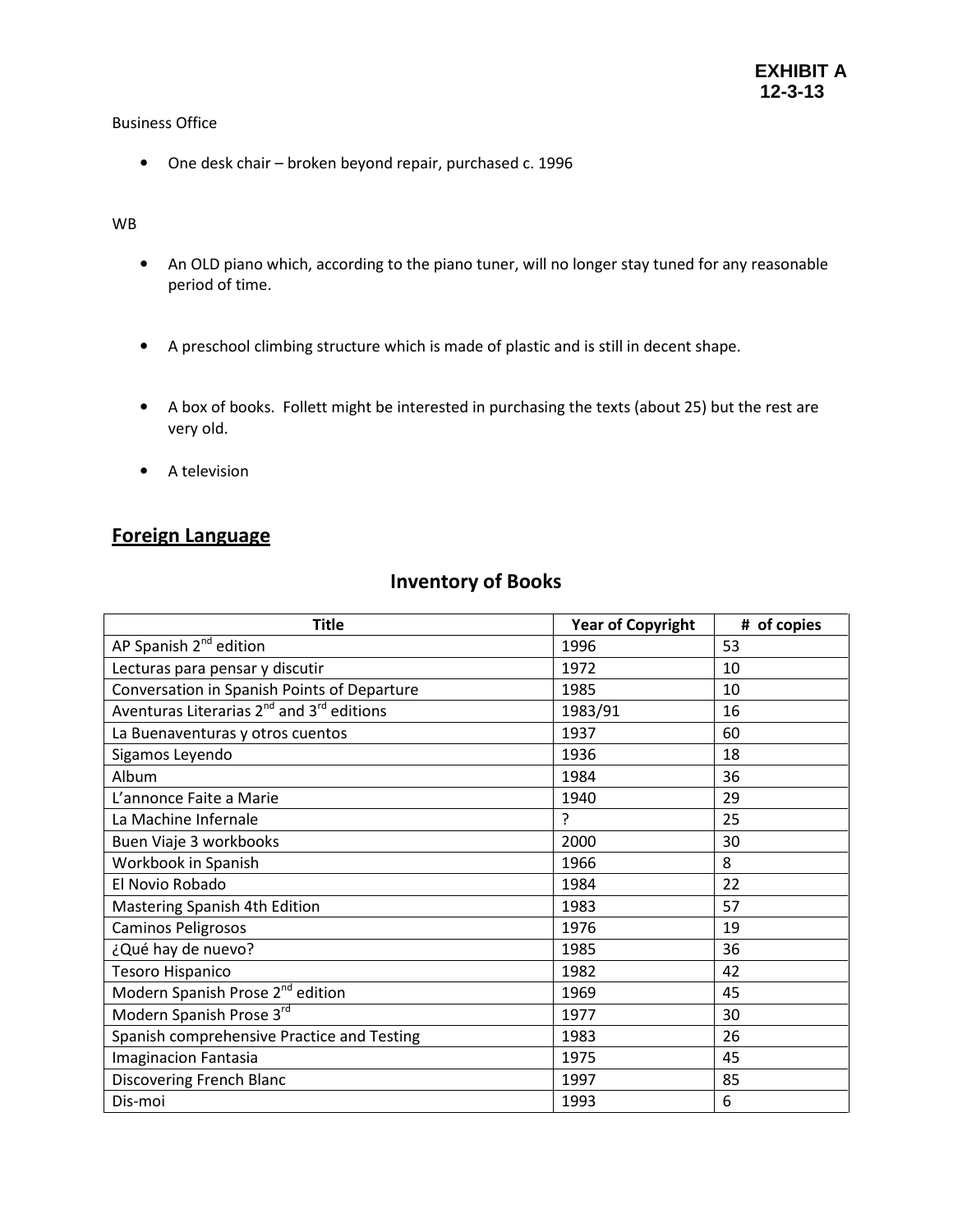| Julia: A Latin Reading Book                             | 1927    | 13             |
|---------------------------------------------------------|---------|----------------|
| New Latin Grammar (Bennett)                             | 1918    | $\mathbf{1}$   |
| Livy Book XXI                                           | 1967    | $\overline{4}$ |
| A Book of Medieval Latin for Schools                    | 1933    | 24             |
| Hannibal at Bay                                         | 1963    | 16             |
| Companion to Cicero                                     | 1927    | 11             |
| <b>Companion to Caesar</b>                              | 1950    | 25             |
| <b>Companion to Vergil</b>                              | 1960    | 31             |
| Paradoxa Stoicorum                                      | 1953    | $\mathbf{1}$   |
| Classical Myths that Live Today                         | 1940    | 19             |
| Jenney's First Year Latin                               | 1979    | 8              |
| Jenney's First Year Latin                               | 1987    | 11             |
| Bennett's Odes and Epodes of Horace                     | 1963    | $\overline{4}$ |
| New Latin Grammar (Allen and Greenough)                 | 1916    | $\overline{2}$ |
| Vocabulary of Caesar's Gallic War                       | 1982    | $\overline{4}$ |
| Vocabulary of Cicero's 1 <sup>st</sup> Catilinarian     | 1982    | 4              |
| Vocabulary of Vergil's Aeneid Book I                    | No date | 4              |
| Vocabulary of Vergil's Aeneid Book II                   | No date | $\overline{4}$ |
| Vocabulary of Vergil's Aeneid Book IV                   | No date | $\overline{4}$ |
| Vocabulary of Vergil's Aeneid Book VI                   | No date | 4              |
| Paso a Paso                                             | 1996    | 23             |
| De Viaje                                                | 1997    | 79             |
| A Bordo                                                 | 1997    | 3              |
| <b>Spanish for Mastery 2</b>                            | 1984    | 34             |
| Spanish for Mastery 2                                   | 1994    | 82             |
| Hanyu for Beginning Students                            | 1992    | 44             |
| Hanyu for Beginning Students, Practice Book             | 1992    | 37             |
| Hanyu for Beginning Students, Teacher Book              | 1994    | $\mathbf{1}$   |
| Hanyu for Intermediate students, Stage 1                | 1993    | 88             |
| Hanyu for Intermediate students, Stage 1 Practice book  | 1994    | 31             |
| Hanyu for Intermediate students, Stage 1 Teacher book   | 1994    | $\overline{2}$ |
| Hanyu for Intermediate students, Stage 2                | 1994    | 69             |
| Hanyu for Intermediate students, Stage 2 Practice book  | 1995    | 3              |
| Hanyu for Intermediate students, Stage 2 Teacher book   | 1995    | $\mathbf{1}$   |
| Hanyu for Intermediate students, Stage 3                | 1999    | 29             |
| Hanyu for Intermediate students, Stage 3 Practice books | 2000    | 4              |
| Discovering French Bleu                                 | 1997    | 18             |
| Bienvenidos                                             | 1995    | 109            |
| <b>Bienvenidos Teacher materials</b>                    | 1995    | $\mathbf{1}$   |
| <b>Spanish for Beginners</b>                            | N/A     | 50             |
|                                                         |         |                |
| Le Rouge et le noir                                     |         | 31             |
| La Chartreuse de Parme                                  |         | 28             |
| l'Etranger                                              |         | $\overline{2}$ |
| La Peste                                                |         | $\overline{2}$ |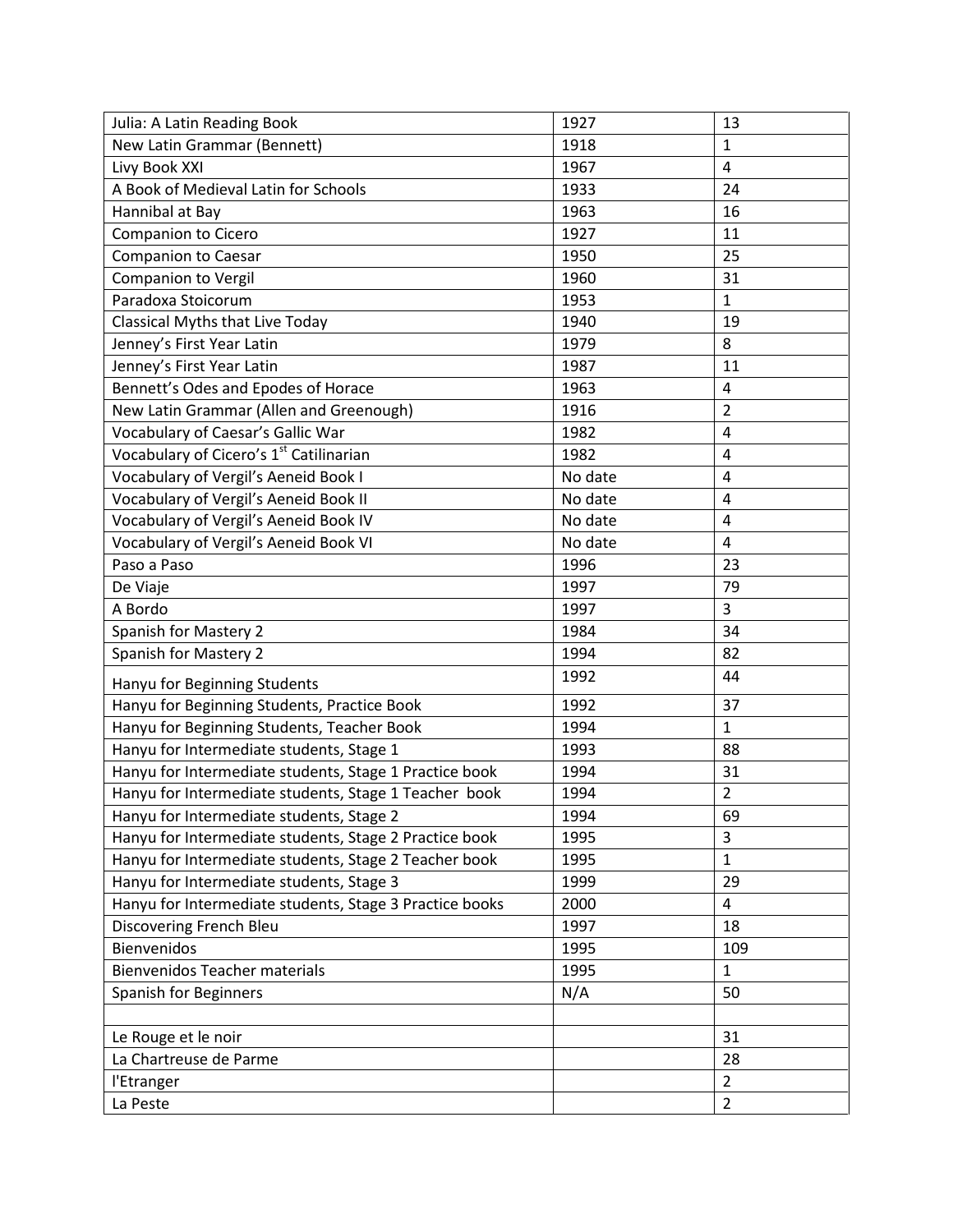| Les Misérables                         | 1927 | 113                     |
|----------------------------------------|------|-------------------------|
| Les Contemplations                     |      | 26                      |
| <b>Ruy Blas</b>                        |      | 27                      |
| Les Trois Mousquetaires                | 1926 | 26                      |
| Candide                                |      | $\overline{4}$          |
| l'Avare                                | 1920 | 12                      |
| Les Femmes Savantes                    |      | 12                      |
| Le Medecin Malgré Lui                  |      | $\mathbf{1}$            |
| Le Tartuffe                            |      | 10                      |
| Le Misanthrope                         |      | 25                      |
| <b>Bel Ami</b>                         |      | 59                      |
| Pantagruel                             |      | 32                      |
| Discours et Lettres sur les spectacles |      | 64                      |
| La Nouvelle Héloïse                    |      | $\overline{\mathbf{4}}$ |
| Confessions                            |      | 20                      |
| Pages Choisis                          |      | 46                      |
| Manon Lescaut                          |      | 31                      |
| <b>Essaies</b>                         |      | 5                       |
| Atala René                             | 1964 | 13                      |
| Les Provinciales                       |      | 14                      |
| Pensées et Opuscules                   |      | 6                       |
| Méditations Poetiques                  |      | 33                      |
| Discours de la Méthode                 |      | 15                      |
| Chatterton                             |      | 29                      |
| Eugénie Grandet                        |      | 32                      |
| <b>Illusions Perdues</b>               |      | 34                      |
| Le Père Goriot                         |      | 28                      |
| Adolphe                                |      | 23                      |
| Lettres Persanes et Considérations     |      | 13                      |
| De la littérature et de l'Allemagne    |      | $\mathbf 1$             |
| La Princesse de Clèves                 |      | 3                       |
| Germinal                               |      | 25                      |
| Andromaque                             |      | $\mathbf{1}$            |
| Les Fleurs du Mal                      |      | $\boldsymbol{6}$        |
| Poésies Choisis                        |      | 27                      |
| La Chanson de Roland                   |      | 22                      |
| Madame Bovary                          |      | 5                       |
| Le Mariage de Figaro                   |      | $\mathbf{1}$            |
| Le Barbier de Seville                  |      | $\overline{3}$          |
| Chemin Faisant                         | 1966 | 22                      |
| Prisunic                               | 1983 | 24                      |
| <b>Chemins Dangereux</b>               | 1976 | 11                      |
| Pas de vacances pour le Commissaire    | 1983 | 19                      |
| Polyeucte                              |      | 25                      |
| Le Cid                                 |      | $\mathbf{3}$            |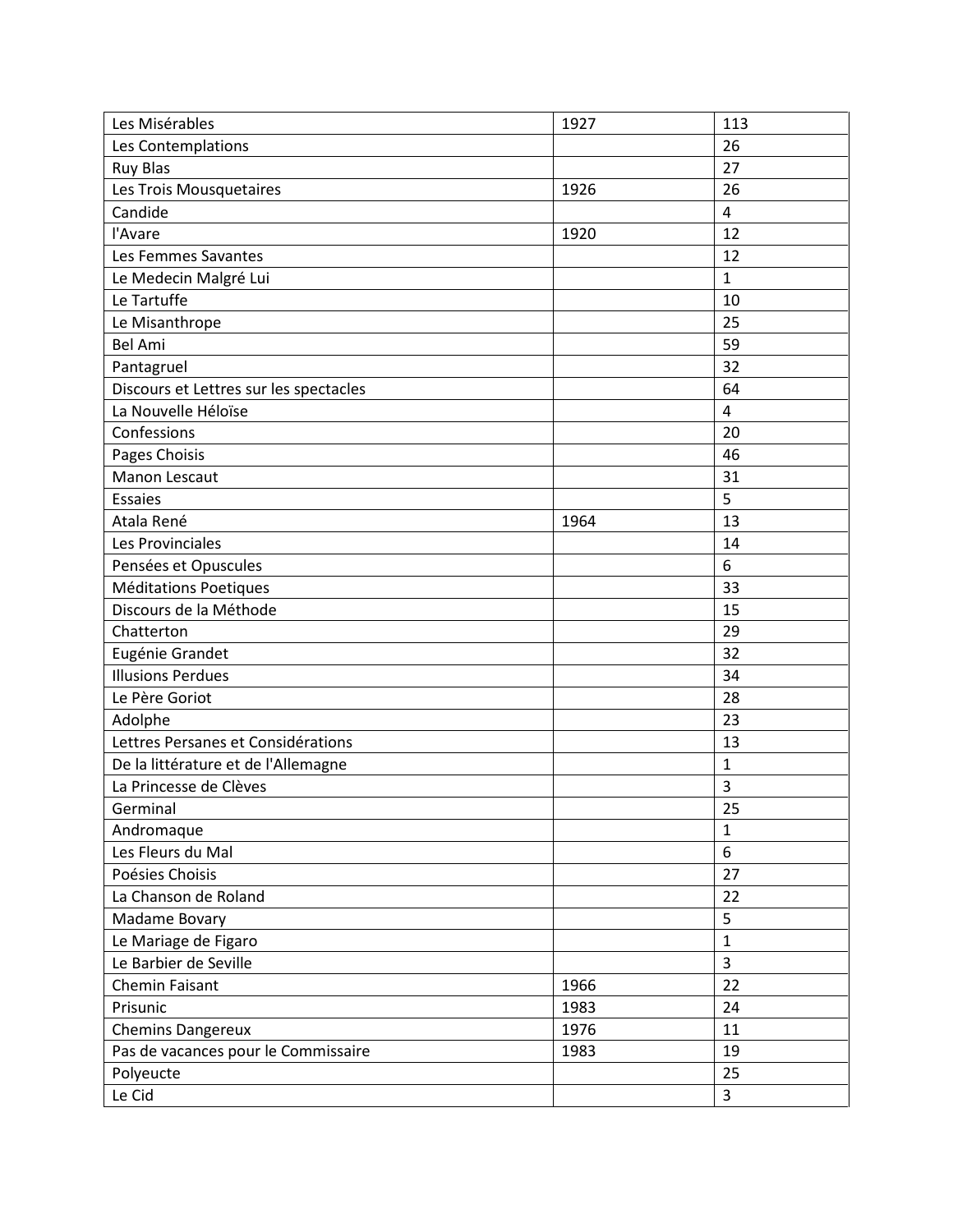| Gargantua                                     |      | 28             |
|-----------------------------------------------|------|----------------|
| Yvain                                         |      | 11             |
| Le Roi se meurt                               |      | 24             |
| Le Roman de Renart                            |      | 13             |
| <b>Fables Choisies</b>                        |      | 71             |
| La Symphonie Pastorale                        | 1925 | 18             |
| Les Caves du Vatican                          | 1922 | 19             |
| L'Immoraliste                                 | 1902 | 19             |
| Les Faux-Monnayeurs                           |      | 17             |
| La Guerre de Troie n'aura pas lieu            |      | 23             |
| Le Petit Prince                               | 1970 | 36             |
| Terre des Hommes                              |      | 15             |
| Le Noeud de Vipères                           | 1933 | 20             |
| Le Diable au corps                            | 1923 | 19             |
| <b>Favorite French Poems</b>                  | 1924 | 14             |
| <b>French Poetry</b>                          | 1962 | 13             |
| French Two Years (2nd edition)                | 1966 | 25             |
| French Two Years (3rd edition)                | 1982 | 28             |
| <b>French Three Years</b>                     | 1980 | 29             |
| Sans Bornes                                   | 1990 | 47             |
| Discovering French Rouge                      | 1997 | $\overline{4}$ |
| French for Mastery Salut les amis!            | 1981 | $\overline{4}$ |
| French for Fluency                            | 1985 | $\overline{2}$ |
| Sur le vif                                    | 1997 | 18             |
| Ensemble: Grammaire                           | 1977 | 45             |
| <b>Graded French Reader (5th edition)</b>     | 1992 | 12             |
| Lisons et Discutons 2                         | 1973 | 60             |
| Bienvenue                                     | 1994 | $\mathbf{1}$   |
| <b>Une Fois Pour Toutes</b>                   | 1976 | 14             |
| Le Francais Essentiel 2                       | 2005 | $\mathbf{1}$   |
| French for Oral & Written Review              | 1983 | $\overline{2}$ |
| Tragédie en France                            | 1940 | 44             |
| Un coup d'oeil sur la France                  | 1983 | 21             |
| Anthology of Modern French Poetry             | 1959 | 10             |
| Panorama-Lectures Faciles 1                   | 1983 | 17             |
| Handbook for French Composition (2nd edition) | 1969 | 17             |
| Mélange Littéraire                            | 1970 | 54             |
| En Route                                      |      | 8              |
| Abriendo Paso                                 |      | 5              |

Social Studies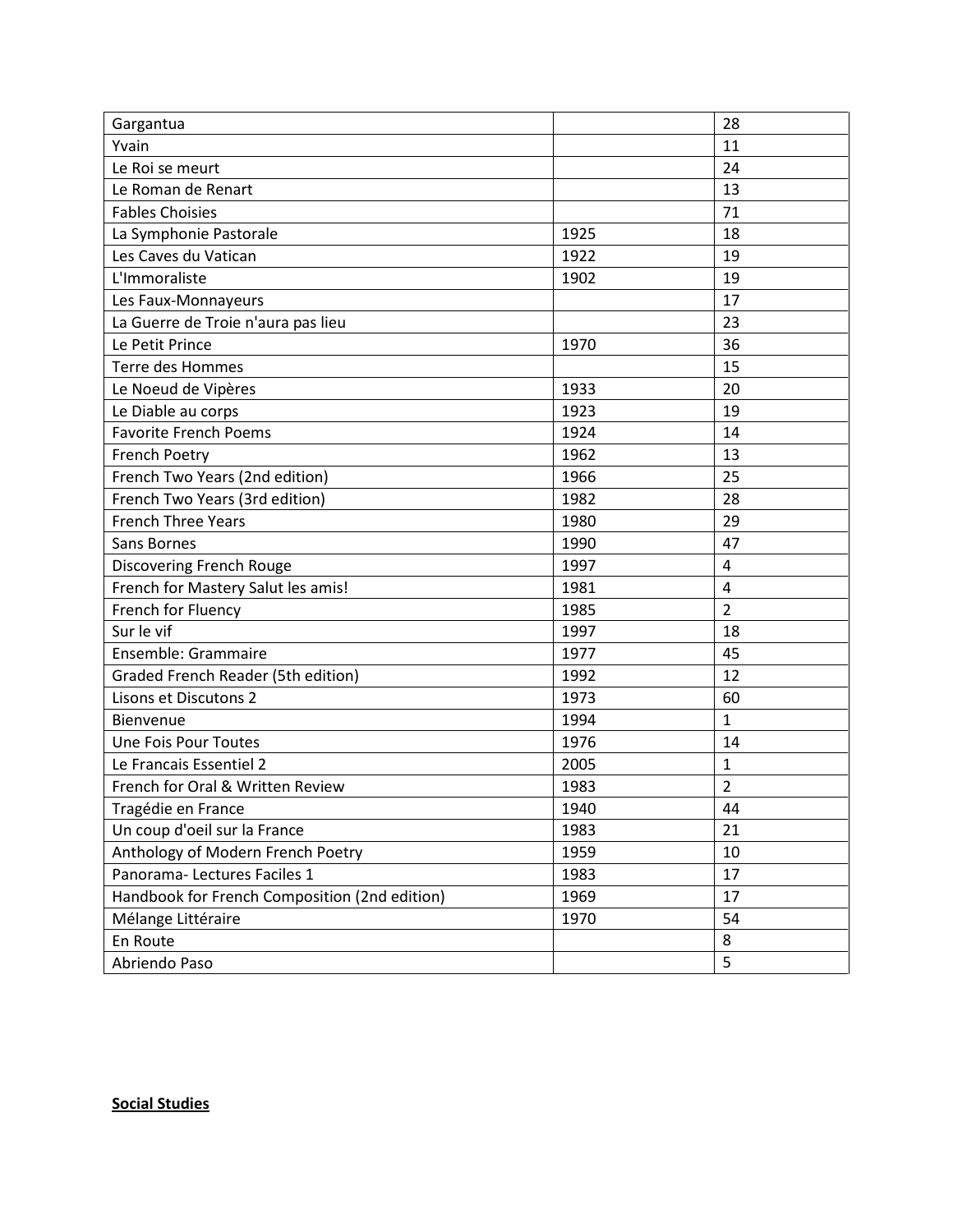There are many old social studies textbooks that need to be discarded at the Chenery. These books have been replaced with newer, updated versions that better align with the Frameworks. These books are so old, that they cannot be sold back to the publisher or donated to a charity.

Human Heritage (approximately 100 copies)

0-675-02021-2

Copyright 1989

A Message of Ancient Days (approximately 125 copies)

0-395-80931-2

Copyright 1997

America Will Be (approximately 100 copies)

0-395-54892-6

Copyright 1994

#### High School Library

Belmont High School Weeded Books for 2013-2014

 During September and October 2013, books from the high school library collection have been weeded because of the age of the books ( 1950's to 1990's) and the damage from over the years sitting on the shelves. We are requesting for the books to be considered as no longer valid for use for school use and be disposed of by discarding the boxes of books by trash removal/ recycle removal. There are no books considered to sell for budget purposes because of the condition of these books. The list provided below is the final count by library section.

Fiction: 60 books weeded

All books are considered damaged and no longer valid for use for students and staff

Biographies: 25 books weeded